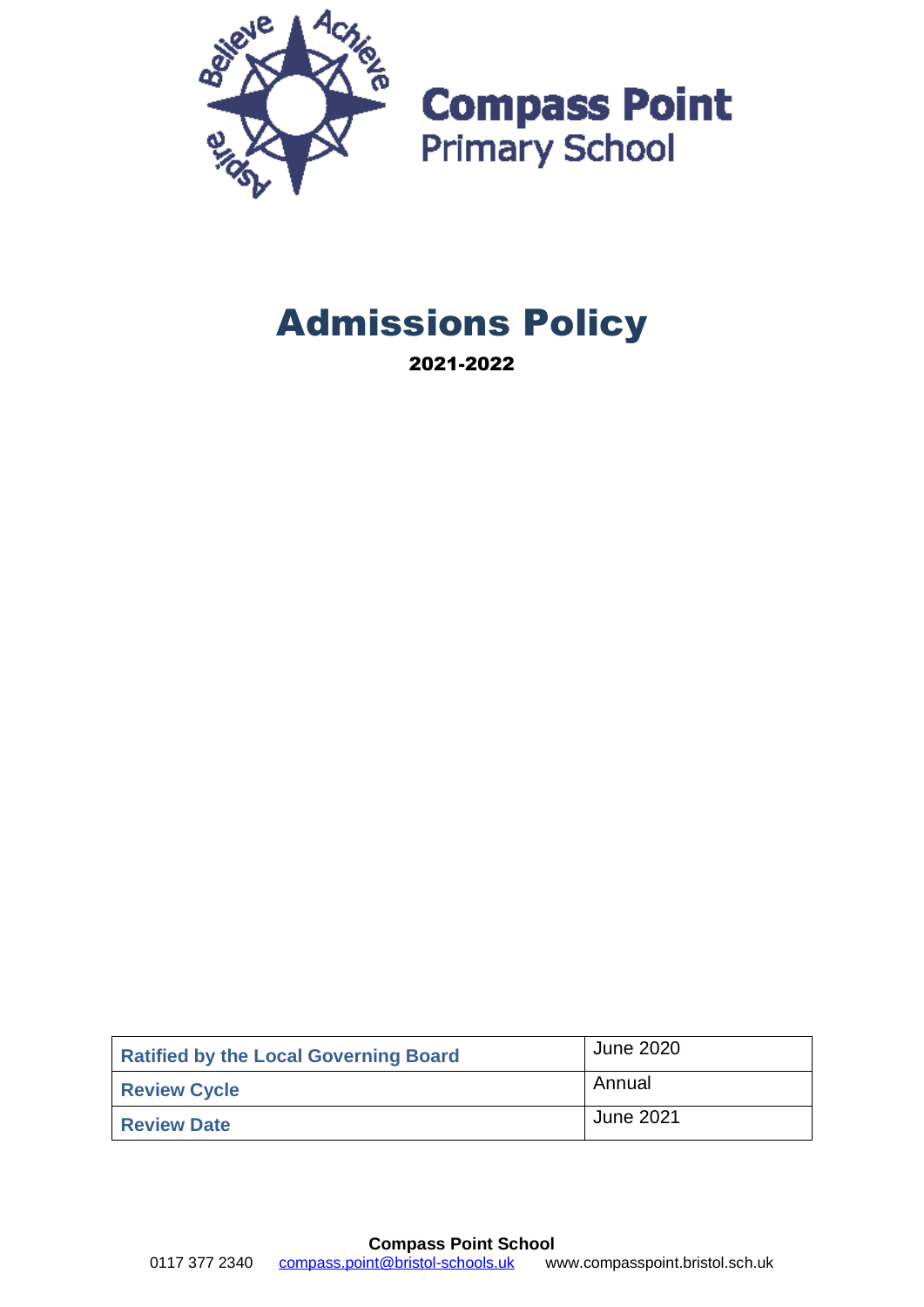

#### **Contents**

- 1. Aims 3
- 2. Legislation and statutory requirements 3
- 3. Definitions 3
- 4. How to apply 4
- 5. Requests for admission outside the normal age group 4
- 6. Allocation of places4
- 7. In-year admissions 5
- 8. Appeals 6
- 9. Monitoring arrangements 6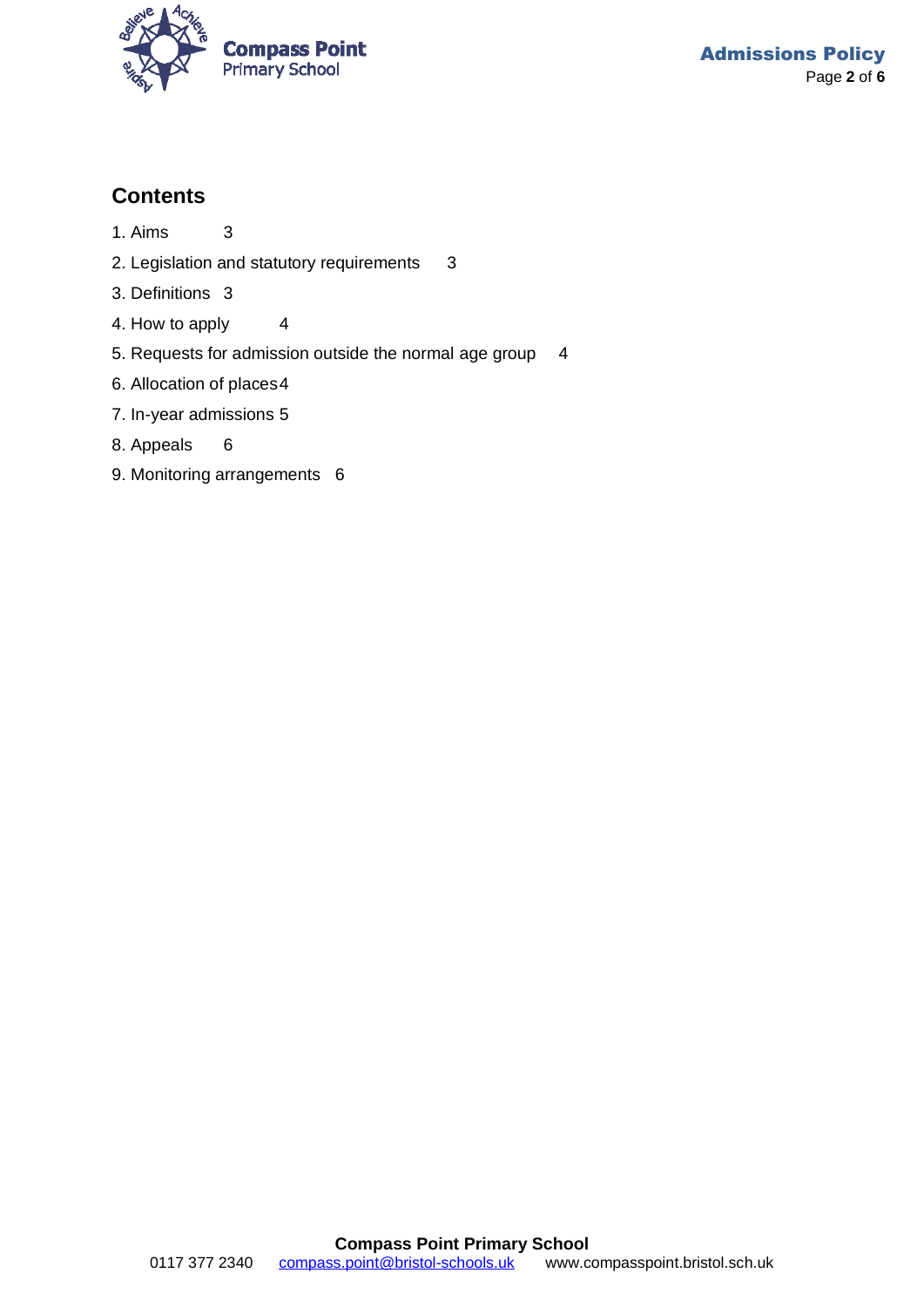

### 1. Aims

This policy aims to:

- Explain **how to apply** for a place at Compass Point Primary School
- Set out the school's **arrangements for allocating places to the pupils** who apply
- Explain **how to appeal** against a decision not to offer your child a place

## 2. Legislation and statutory requirements

This policy is based on the following advice from the Department for Education (DfE):

- [School Admissions Code](https://www.gov.uk/government/publications/school-admissions-code--2)
- [School Admission Appeals Code](https://www.gov.uk/government/publications/school-admissions-appeals-code)

The school is required to comply with these codes, and with the law relating to admissions as set out in the [School Standards and Framework Act 1998.](http://www.legislation.gov.uk/ukpga/1998/31/contents) As an academy, the school is required by its funding agreement to comply with these codes, and with the law relating to admissions as set out in the [School Standards](http://www.legislation.gov.uk/ukpga/1998/31/contents)  [and Framework Act 1998.](http://www.legislation.gov.uk/ukpga/1998/31/contents)

## 3. Definitions

The **normal admissions round** is the period during which parents can apply for state-funded school places at the school's normal point of entry, using the common application form provided by Bristol Local Authority.

**Looked after children** are children who, at the time of making an application to a school, are:

- In the care of a local authority, or
- Being provided with accommodation by a local authority as part of its social services functions

**Previously looked after children** are children who were looked after, but ceased to be so because they:

- Were adopted under the Adoption Act 1976 or the Adoption and Children Act 2002, or
- Became subject to a child arrangements order, or
- Became subject to a special guardianship order

A child reaches **compulsory school age** on the prescribed day following his or her fifth birthday (or on his or her fifth birthday if it falls on a prescribed day). The prescribed days are 31 December, 31 March and 31 August.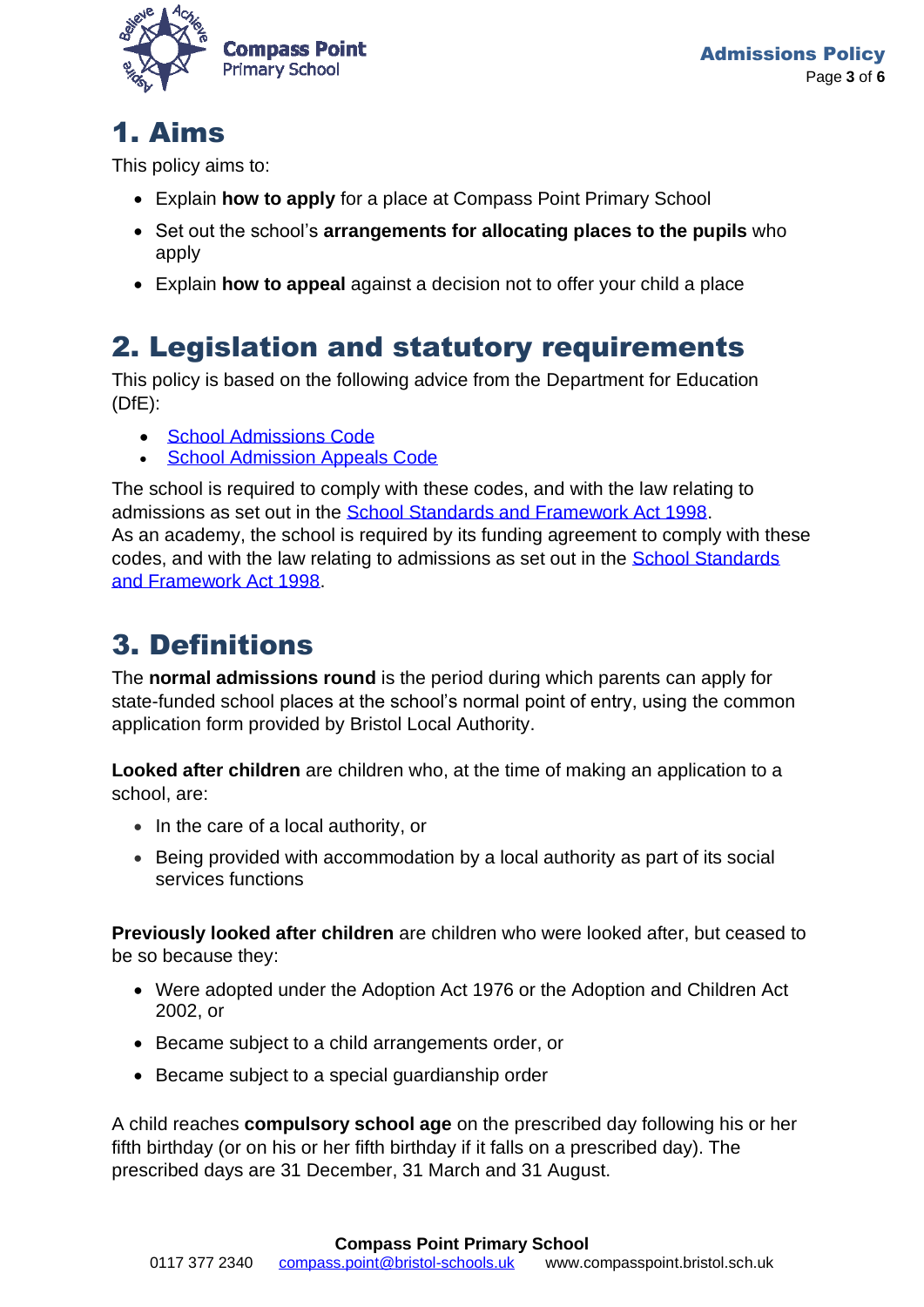

### 4. How to apply

For applications in the normal admissions round you should use the application form provided by your home local authority (regardless of which local authority the schools are in). You can use this form to express your preference for a minimum of 3 state-funded schools, in rank order.

You will receive an offer for a school place directly from your local authority. Please note, pupils already attending our nursery will not transfer automatically into the main school. A separate application must be made for a place in reception.

## 5. Requests for admission outside the normal age group

Parents are entitled to request a place for their child outside of their normal age group. Any parent wishing to do so should put their request in writing and address this to the head teacher by the normal application deadline.

Decisions on requests for admission outside the normal age group will be made on the basis of the circumstances of each case and in the best interests of the child concerned. In accordance with the School Admissions Code, this will include taking account of:

- Parents' views
- Information about the child's academic, social and emotional development
- Where relevant, their medical history and the views of a medical professional
- Whether they have previously been educated out of their normal age group
- Whether they may naturally have fallen into a lower age group if it were not for being born prematurely
- The headteacher's views

Wherever possible, requests for admission outside a child's normal age group will be processed as part of the main admissions round. They will be considered on the basis of the admission arrangements laid out in this policy, including the oversubscription criteria listed in section 6. Applications will not be treated as a lower priority if parents have made a request for a child to be admitted outside the normal age group.

Parents will always be informed of the reasons for any decision on the year group a child should be admitted to. Parents do not have a right to appeal if they are offered a place at the school but it is not in their preferred age group.

## 6. Allocation of places

#### **6.1 Admission number**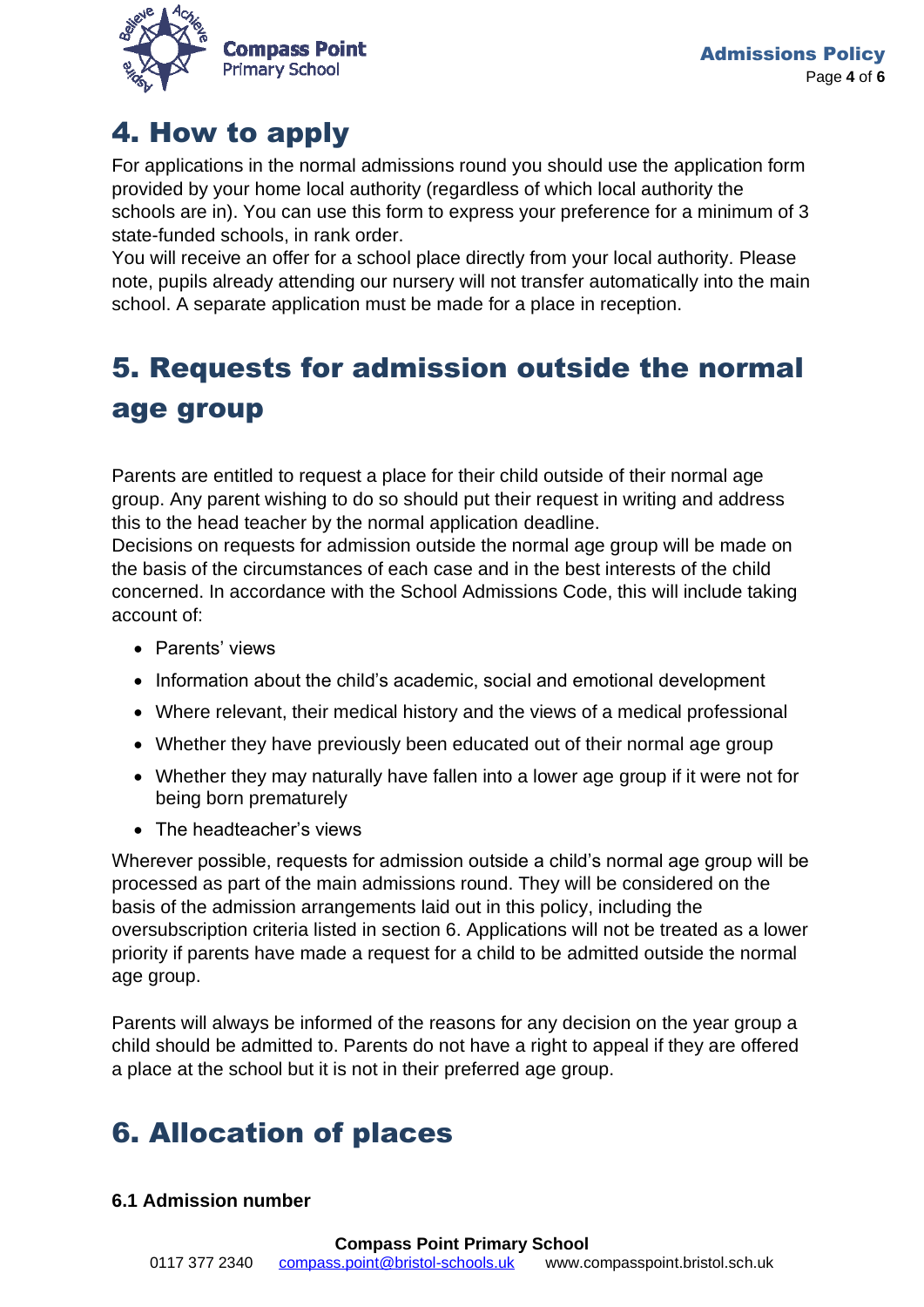

The school has an agreed admission number of 30 pupils for entry in reception.

#### **6.2 Oversubscription criteria**

All children whose statement of special educational needs (SEN) or education, health and care (EHC) plan names the school will be admitted before any other places are allocated.

If the school is not oversubscribed, all applicants will be offered a place. In the event that the school receives more applications than the number of places it has available, places will be given to those children who meet any of the criteria set out below, in order until all places are filled.

- 1. Highest priority will be given to looked after children and all previously looked after children who apply for a place at the school.
- 2. Priority will next be given to children with siblings at the school. Siblings include step siblings, foster siblings, adopted siblings and other children living permanently at the same address. Priority will not be given to children with siblings who are former pupils of the school.

#### **6.3 Tie break**

In the case of 2 or more applications that cannot be separated by the oversubscription criteria outlined above, the school will use the distance between the school and a child's home as a tie breaker to decide between applicants. Priority will be given to children who live closest to the school. Distance will be measured in a straight line from the child's home address to the school's front gates on South Street. A child's home address will be considered to be where he/she is resident for the majority of nights in a normal school week.

Where the distance between 2 children's homes and the school is the same, random allocation will be used to decide between them. This process will be independently verified.

#### **6.4 Children below compulsory school age**

Where children below compulsory school age are offered a place at the school, they will be entitled to attend the school full-time in the September following their fourth birthday.

Where the parents wish, children may attend part-time until later in the school year but not beyond the point at which they reach compulsory school age.

### 7. In-year admissions

You can apply for a place for your child at any time outside the normal admissions round. As is the case in the normal admissions round, all children whose statement of SEN or EHC plan names the school will be considered and if the school is able to meet their needs then the child will be admitted.

All 'In-Year' applications must go through the Bristol Local Authority admissions service who will assign a school place. All parents applying to admit their child during their primary education will be informed of the procedure below.

#### **Compass Point Primary School**